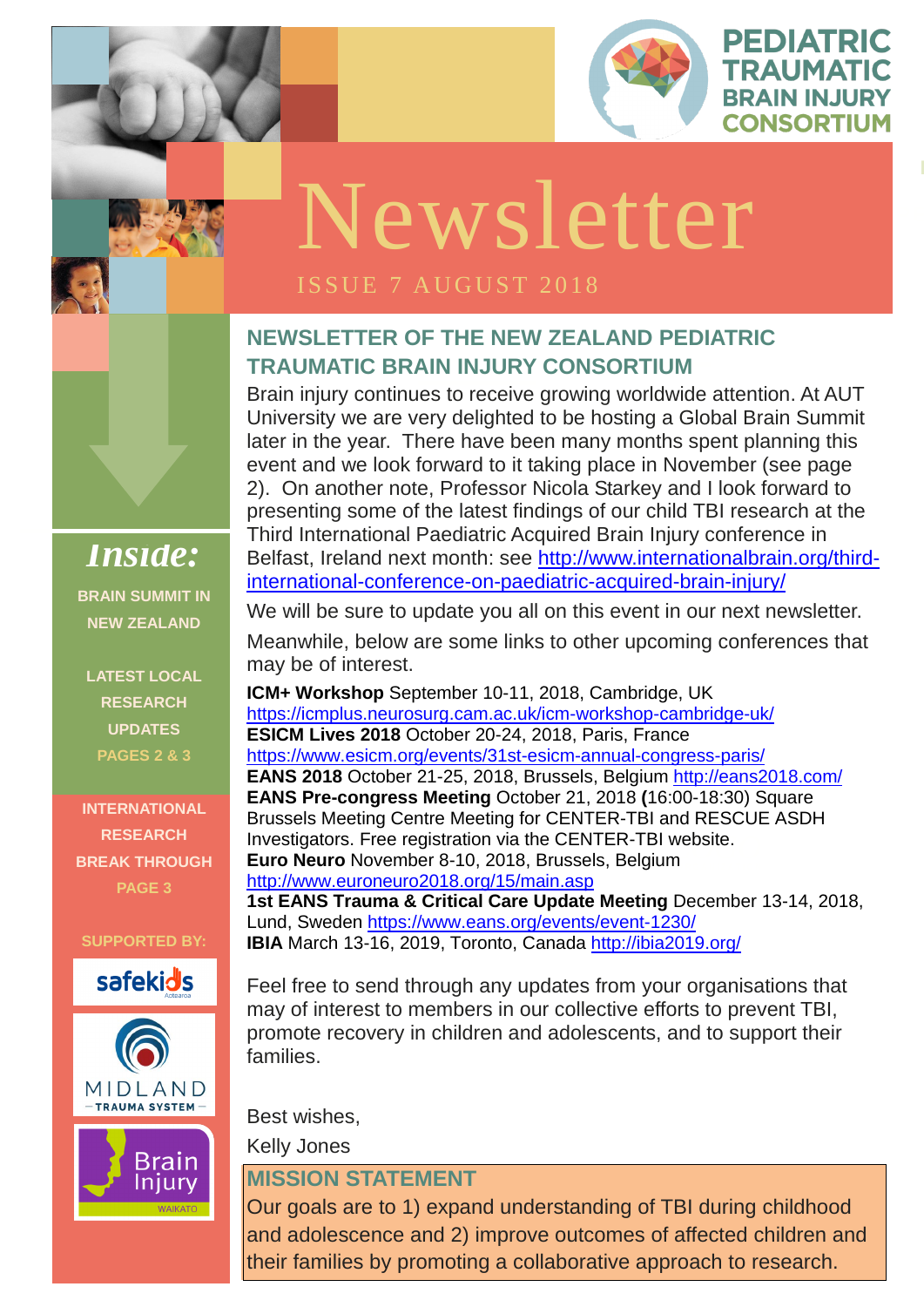## **Local TBI updates**

**NEUROLOGICAL DISORDERS** are now the leading cause of disability worldwide, and the second leading cause of deaths. On 27 November 2018, AUT University is hosting a one-day Global Brain Summit to celebrate the launch of a special edition of *The Lancet Neurology* and address the important health issue of neurological disorders - see <https://www.aut.ac.nz/events/global-burden-of-disease-brain-summit>The upcoming special edition of *The Lancet Neurology* is devoted to a series of papers on the Global Burden of Disease (GBD) study's estimates of the burden of neurological disorders. The GBD study is the largest study of its kind in the world, and the resulting data provides the World Health Organization and governments worldwide with vital national and global information. New Zealand's Minister of Health, the Hon. Dr David Clark will present a talk at the Summit. Other speakers include the Presidents of the World Federation of Neurology, the World Stroke Organisation, and the African Academy of Neurology as well as the Chief Executive of the European Brain Council, the Editor in Chief of The Lancet Neurology and Global Burden of Disease team members. Attendance is by invitation only, but the event will be live-streamed and available for viewing at: [https://livestream.com/accounts/5183627](https://outlook.aut.ac.nz/owa/redir.aspx?C=3MO2LBuObBpd41krNV8TsCl8a_a_HnoQyh7BQppwg9FjZO_2L_7VCA..&URL=https%3a%2f%2flivestream.com%2faccounts%2f5183627)

## **PARENT AND CHILD RATINGS OF CHILDREN'S RECOVERY AFTER MILD TBI**

Mild TBI in children is most commonly associated with parent-reported child behaviour problems. The extent to which parent and child ratings align is unknown. One of our latest publications examined differences in child behaviour and patterns of recovery over the first 12 months following mTBI based on parent and child self-report. Ninety-nine children (8-15 years) with mild TBI and one of their parents completed the Behavioural Assessment Scale for Children – version 2 to assess child hyperactivity, anxiety and depression at baseline (within 14 days of injury), 1, 6 and 12 months post-injury. Our findings showed that parent and child ratings for child hyperactivity, anxiety and depression differed significantly at baseline and these differences remained constant at each follow-up. Parents tended to report more child hyperactivity, anxiety, and depression. Over time, both parents and children reported fewer child hyperactivity and anxiety problems. It was concluded that parents and children have poor agreement in ratings of child behaviour yet there is general agreement in patterns of recovery in the year following mild TBI. Findings show the importance of considering both parent and self-report of child behaviour. There are 50 free copies of the full manuscript available at <https://www.tandfonline.com/eprint/bDr9ZGufihik6kfNe5Zw/full>

#### **NEUROIMAGING TOOLBOX FOR MILD TBI**

Researchers from AUT University, The University of Auckland Centre for Advanced Magnetic Resonance

Imaging, and Stanford University are currently working together to inform new ways of using latest magnetic resonance imaging (MRI) techniques to confirm the presence of mild TBI in young people aged  $11 - 18$  years old. Individual imaging techniques fail to reliably detect mild injuries. The team are looking at ways to combine MRI data from a range of different imaging techniques that may be more sensitive to the detection of mild TBI. We propose to run a pilot study to test a neuroimaging toolbox that will include five of the latest advanced imaging techniques. This type of combined approach may be more helpful for confirming the presence of mild TBI, and for predicting how well someone will recover. Watch this space!





## **Global Burden of Disease Brain Summit to be held in New Zealand**